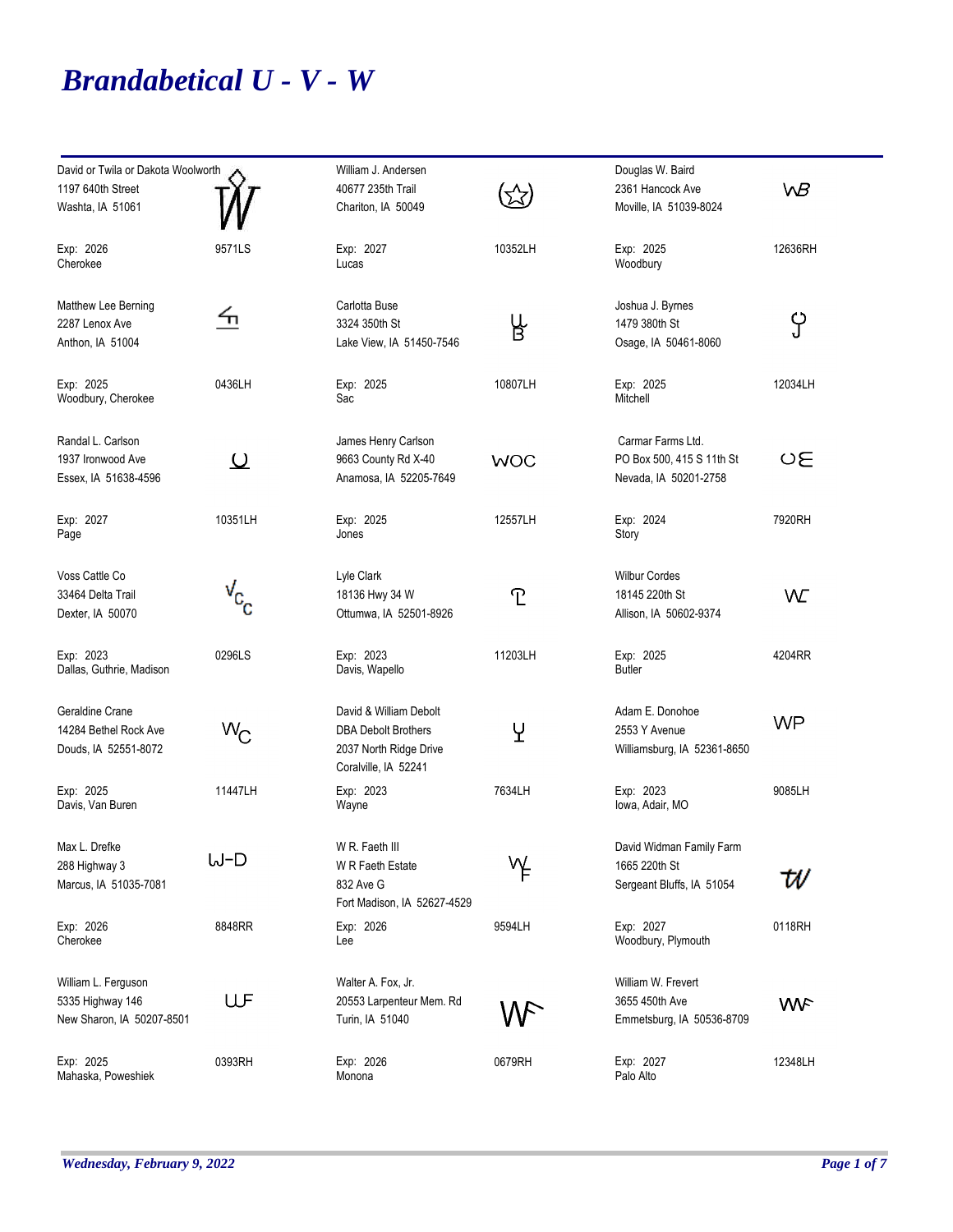| Wayne Fuhrman                        |                            | William W. Gates               |                            | Robert E. Geiger                |                  |
|--------------------------------------|----------------------------|--------------------------------|----------------------------|---------------------------------|------------------|
| 4256 U Ave                           | W                          | 1612 120th St                  | <b>WO</b>                  | 1466 Bluff Rd                   | $\mathbf \Omega$ |
| Sutherland, IA 51058-6001            |                            | Sioux City, IA 51108-8031      |                            | Thurman, IA 51654-5022          |                  |
|                                      |                            |                                |                            |                                 |                  |
| Exp: 2023                            | 7663LR                     | Exp: 2025                      | 4309LH                     | Exp: 2025                       | 5450RR           |
| Cherokee                             |                            | Woodbury                       |                            | <b>Fremont and Mills</b>        |                  |
|                                      |                            |                                |                            |                                 |                  |
| Robert E. Geiger                     |                            | Robert E. Geiger               |                            | Ryan Goedken & LaKaya Lyon      |                  |
| 1466 Bluff Rd                        | $\mathop{\mathrm{\Omega}}$ | 1466 Bluff Rd                  | $\mathop{\mathrm{\Omega}}$ | Crown Cattle Company            | Wiw              |
| Thurman, IA 51654-5022               |                            | Thurman, IA 51654-5022         |                            | 2307 270th Avenue               |                  |
|                                      |                            |                                |                            | Earlville, IA 52041             |                  |
| Exp: 2025                            |                            |                                |                            |                                 |                  |
| <b>Fremont and Mills</b>             | 5451RS                     | Exp: 2025<br>Fremont and Mills | 5449RH                     | Exp: 2022<br>Delaware and Cedar | 9910LH           |
|                                      |                            |                                |                            |                                 |                  |
| Gordon W. Goodenow                   |                            | Wesley W. Gregory              |                            | Brian Christopher Gruver        |                  |
| 5801 220th St                        |                            | 25258 180th St                 |                            | 2405 Woodman Hollow Rd          | WY               |
| Ida Grove, IA 51445-8054             | VII                        | Keosauqua, IA 52565-8209       | WÐ                         | Otho, IA 50569-7511             |                  |
|                                      |                            |                                |                            |                                 |                  |
| Exp: 2026                            | 7287LH                     | Exp: 2026                      | 8810LS                     | Exp: 2024                       | 12488LH          |
| Ida, Sac                             |                            | Van Buren                      |                            | Webster                         |                  |
|                                      |                            |                                |                            |                                 |                  |
| Mark L. Hanna                        |                            | Wayne and Michelle Hanson      |                            | Sam Harrington                  |                  |
| 2150 120th Ave                       | 们                          | 1799 - 170th St                | 州                          | 848 Woodchuck Dr                | $\mathbb H$      |
| Knoxville, IA 50138-8710             |                            | Creston, IA 50801              |                            | Postville, IA 52162-8517        |                  |
|                                      |                            |                                |                            |                                 |                  |
| Exp: 2025                            | 11270RH                    | Exp: 2026                      | 0661LH                     | Exp: 2024                       | 10665LH          |
| Marion                               |                            | Union                          |                            | Allamakee, Clayton, Fayette     |                  |
|                                      |                            |                                |                            |                                 |                  |
| Windy Hills Ranch                    | vŖ                         | Todd Jansma                    |                            | Edward Johnston                 |                  |
| 23234 195th St.                      |                            | Jansma Cattle Co               | W                          | 1391 Co Hwy P27                 | 쓰                |
| Bloomfield, IA 52537                 |                            | 701 S 9th Ave                  |                            | Diagonal, IA 50845-8833         |                  |
|                                      |                            | Rock Rapids, IA 51246-1958     |                            |                                 |                  |
| Exp: 2022                            | 0731LS                     | Exp: 2025                      | 6755LS                     | Exp: 2025                       | 6156LH           |
| Davis, Appanoose, Wapello, Van Buren |                            | Lyon                           |                            | Ringgold                        |                  |
|                                      |                            |                                |                            |                                 |                  |
| Willis Jones                         |                            | William Knoll                  |                            | Dan Knudsen                     |                  |
| 2345 120th St                        | <u>سا</u>                  | 3256 310TH ST                  | $\zeta$ K                  | Whispering Pines Farm           | ιP               |
| Van Meter, IA 50261-8584             |                            | Truro, IA 52057                |                            | 937 Timber Rd                   |                  |
|                                      |                            |                                |                            | Harlan, IA 51537-5809           |                  |
| Exp: 2026                            | 12214LR                    | Exp: 2023                      | 12446LH                    | Exp: 2025                       | 10039LH          |
| Madison                              |                            | Madison, Warren                |                            | Shelby                          |                  |
|                                      |                            |                                |                            |                                 |                  |
| William (President) B. Kooiker       |                            | <b>Wally Kuntz</b>             |                            | Don R. Lauritsen                |                  |
| Kooiker Dairy Farms Inc              | UЗ                         | 2540 170th St                  | WK                         | c/o Scott Lauritsen             | U                |
| 3560 370th St                        |                            | Moville, IA 51039-8030         |                            | 3015 Highway 71                 |                  |
| Orange City, IA 51041-7548           |                            |                                |                            | Exira, IA 50076-7524            |                  |
| Exp: 2024                            | 10038RR                    | Exp: 2025                      | 12105RH                    | Exp: 2015                       | 5488LH           |
|                                      |                            | Woodbury                       |                            | Audubon                         |                  |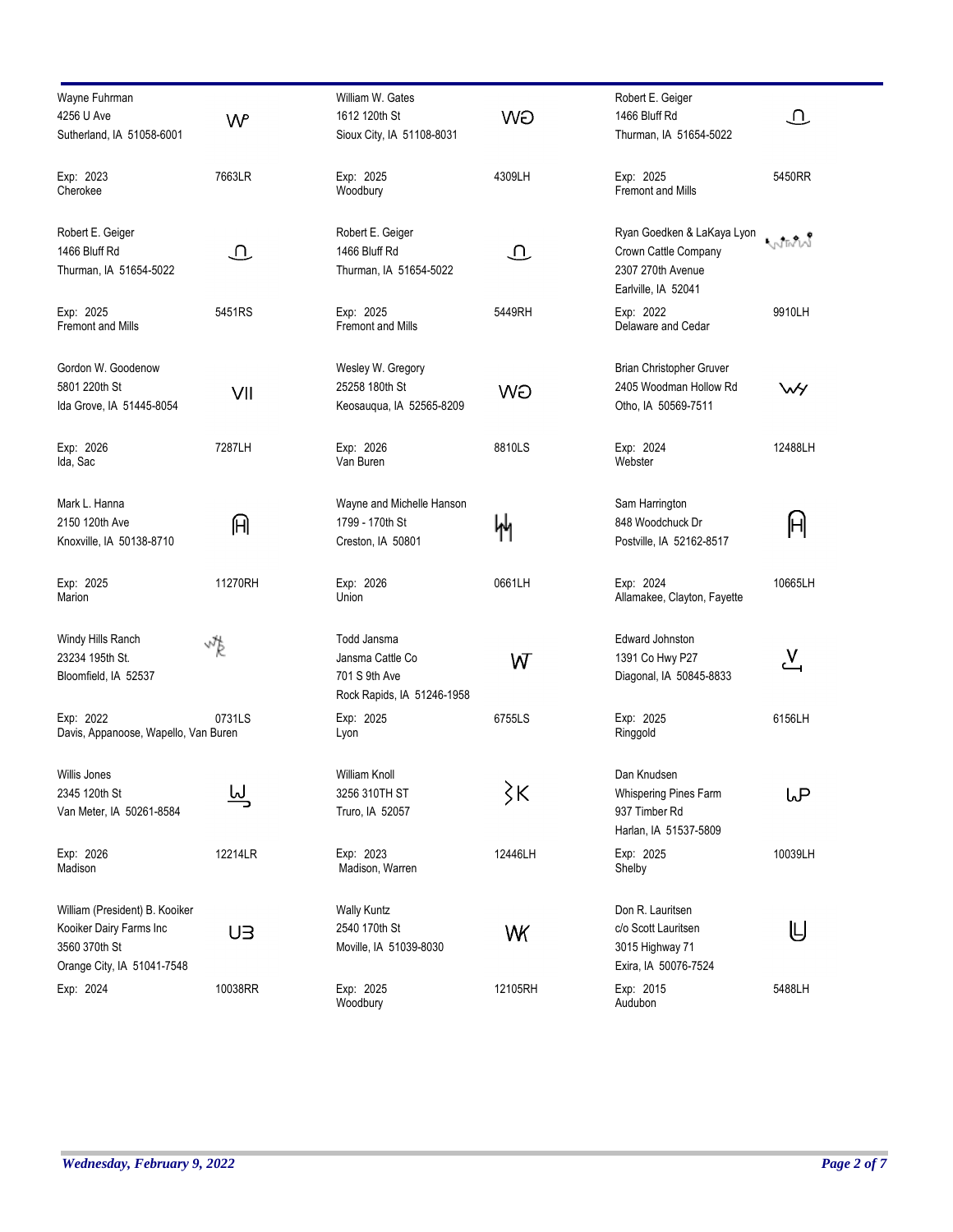| Clara R. or Ty R. Lauritsen<br>3015 Hwy 71<br>Exira, IA 50076                            | U              | Leo D. Lidgett<br>1824 Emmett Ave<br>Bronson, IA 51007-8062                             | ⋒        | Dewell Livestock<br>19835 - 640th Ave<br>Nevada, IA 50201                                     | ΛН        |
|------------------------------------------------------------------------------------------|----------------|-----------------------------------------------------------------------------------------|----------|-----------------------------------------------------------------------------------------------|-----------|
| Exp: 2025<br>Audubon                                                                     | 0511LH         | Exp: 2024<br>Woodbury                                                                   | 9997LH   | Exp: 2025<br>Story                                                                            | 0571LH    |
| Garen, Pam, Chad Lorenzen<br>Lorenzen Farms Inc<br>1389 120th Ave<br>Olin, IA 52320-7625 | $\circledcirc$ | c/o Chris Ludlow-Young<br>Workhorse<br>26629 Applewood Rd<br>Silver City, IA 51571-5024 | P        | Tom J. Massman<br>1510 Laurel Dr<br>Decorah, IA 52101-9671                                    | ⅏         |
| Exp: 2024<br>Jones                                                                       | 11903LH        | Exp: 2027<br>Mills                                                                      | 12350LH  | Exp: 2023<br>Winneshiek                                                                       | 11228LH   |
| <b>Rick Matt</b><br>Varykino Inc<br>29801 Deerfield Rd<br>Castalia, IA 52133-7723        | <u>V</u>       | <b>Bill Maupin</b><br>2201 Cherry<br>Burlington, IA 52601                               | ¥        | Patricia Merrill<br>3 M Cattle Co<br>PO Box 181, 1919 175th St<br>Webster City, IA 50595-0431 | 了         |
| Exp: 2024<br>Fayette                                                                     | 9909LH         | Exp: 2025<br>Des Moines                                                                 | 0594RH   | Exp: 2025<br>Hamilton                                                                         | 11434LS   |
| Wayne Mitchell<br>1124 Driftwood Avenue<br>Packwood, IA 52580-8535                       | W٧             | W Dean, Karla & Walter Moore<br>2493 Knoll Ridge Trl<br>Winterset, IA 50273-8335        | $\geq 1$ | Robert C. Morse<br>1732 320th St<br>Lorimor, IA 50149-8023                                    | W         |
| Exp: 2018<br>Jefferson, Keokuk                                                           | 12369LR        | Exp: 2025<br>Madison                                                                    | 11520LH  | Exp: 2025<br>Madison                                                                          | 5081LS    |
| Laramie Ogden<br>271 NW 118th Ave<br>Ankeny, IA 50023                                    | w<br>ŏ         | Alta Patterson<br>36 East View Drive, Apt #315<br>Sioux City, IA 51106                  | D        | Fred T (Ted) Paulsrud<br>4980 320th St<br>Danbury, IA 51019-8505                              | UU        |
| Exp: 2024<br>Polk                                                                        | 0412LS         | Exp: 2025<br>Woodbury                                                                   | 4045RH   | Exp: 2025<br>Ida                                                                              | 10779LH   |
| Robert & Mary Pietan<br>3480 Old Bridge Road<br>Decorah, IA 52101                        |                | Matt Plummer<br>Box 36, 123 Cedar St<br>Bronson, IA 51007-0036                          | ∕ ><br>P | <b>Wyatt Reiling</b><br>3221 200th St<br>Sac City, IA 50583                                   |           |
| Exp: 2026<br>Allamakee                                                                   | 9375LH         | Exp: 2024<br>Woodbury                                                                   | 11955LH  | Exp: 2026<br>Sac                                                                              | 6504LS    |
| D J Riemenschneider & Sons<br>44691 C66<br>Kingsley, IA 51028-8502                       | 닡              | Virginia J. Robinson<br>2336 Francesca Ave<br>Winterset, IA 50273-8414                  | W        | Weston John Rockafellow<br>1007 Dean Ave<br>West Liberty, IA 52776-9021                       | $W_{J_R}$ |
| Exp: 2025<br>Plymouth                                                                    | 6227RR         | Exp: 2025<br>Madison                                                                    | 10866RH  | Exp: 2025<br>Johnson, Muscatine, Cedar                                                        | 12628LS   |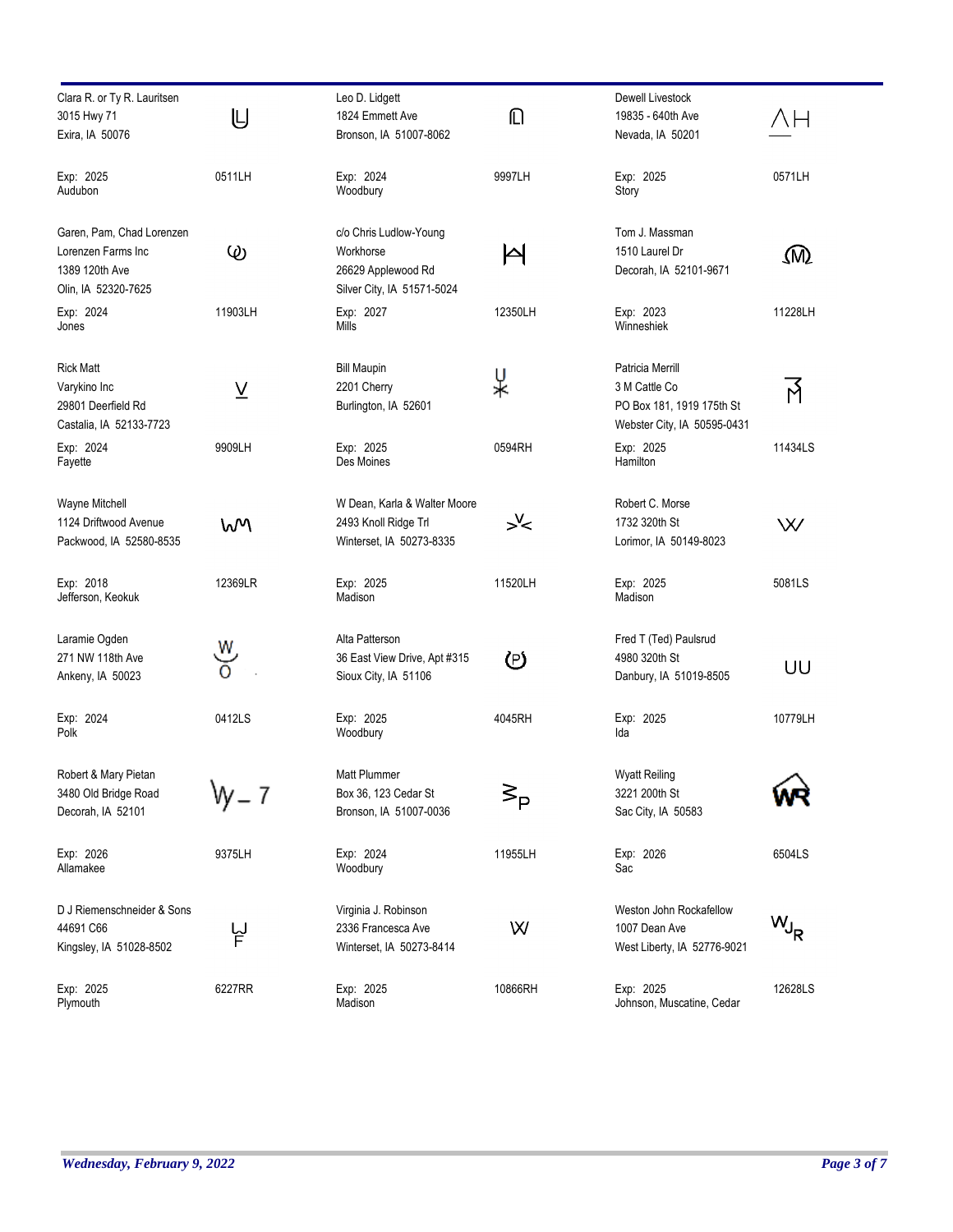| <b>Trinity James Ross</b><br>438 140th St<br>Churdan, IA 50050-8555            | <u>\∧⊘</u>    | Wyatt Rush<br>3131Taygold Avenue<br>Blockton, IA 50836                         |           | William Sampson<br>1675 L Ave<br>Red Oak, IA 51566                                     | w          |
|--------------------------------------------------------------------------------|---------------|--------------------------------------------------------------------------------|-----------|----------------------------------------------------------------------------------------|------------|
| Exp: 2024<br>Greene                                                            | 12549LH       | Exp: 2026<br>Taylor                                                            | 1404LH    | Exp: 2020<br>Montgomery                                                                | 531LH      |
| Travis Kyle & Pamela Shaha<br>2690 270th Ave<br>Mt Ayr, IA 50854-8977          | $\mathcal{S}$ | Dean H. Shelley & Sons<br>3155 Victory Trl<br>Stuart, IA 50250-8509            | ∨         | Leana Shull<br>19019 Larpenteur Memorial Rd<br>Turin, IA 51040-8761                    | S          |
| Exp: 2025<br>Ringgold                                                          | 10801LH       | Exp: 2025<br>Adair, Dallas, Guthrie, Madison                                   | 6571RH    | Exp: 2024<br>Monona                                                                    | 10634RH    |
| <b>SSS Farms</b><br>Sharma Parlett<br>407 S 3rd St<br>Oskaloosa, IA 52577-3317 | (M)           | <b>SSS Farms</b><br>Sharma Parlett<br>407 S 3rd St<br>Oskaloosa, IA 52577-3317 | (M)       | <b>SSS Farms</b><br>Sharma Parlett<br>407 S 3rd St<br>Oskaloosa, IA 52577-3317         | $(\wedge)$ |
| Exp: 2025<br>Jones                                                             | 12590RS       | Exp: 2025<br>Jones                                                             | 12585LS   | Exp: 2025<br>Jones                                                                     | 12589RR    |
| <b>SSS Farms</b><br>Sharma Parlett<br>407 S 3rd St<br>Oskaloosa, IA 52577-3317 | (M)           | <b>SSS Farms</b><br>Sharma Parlett<br>407 S 3rd St<br>Oskaloosa, IA 52577-3317 | (M)       | <b>SSS Farms</b><br>Sharma Parlett<br>407 S 3rd St<br>Oskaloosa, IA 52577-3317         | (M)        |
| Exp: 2025<br>Jones                                                             | 12588RH       | Exp: 2025<br>Jones                                                             | 12587LH   | Exp: 2025<br>Jones                                                                     | 12586LR    |
| Craig or Terri Strein<br>3586 W Shaulis Rd<br>Waterloo, IA 50701-9218          | ⊃-S           | Ova Ultra<br>1408 - 110th St<br>Adair, IA 50002                                | UO        | Calvin Van Genderen<br>19572 165th St<br>Eddyville, IA 52553-8154                      | VG         |
| Exp: 2025<br><b>Black Hawk</b>                                                 | 11451LH       | Exp: 2023<br>Adair, Shelby                                                     | 0213LR    | Exp: 2027<br>Wapello                                                                   | 12288LH    |
| Payson Van Kooten<br>Vos Cattle Co<br>2292 Kirby Ave<br>Oskaloosa, IA 52577    | γ             | Charles Van Meter<br>2197 Chestnut Rd Ste 200<br>Guthrie Center, IA 50115-8647 | V<br>M٦   | Tom P and Mavis J Van Pelt<br>2375 hwy 34<br>Afton, IA 50830-8015                      |            |
| Exp: 2020<br>Mahaska                                                           | 0570LH        | Exp: 2023<br>Guthrie                                                           | 9158LH    | Exp: 2018<br>Union                                                                     | 0249LH     |
| Loren and Joshua Van Zante<br>23403 Power Plant Rd<br>Eddyville, IA 52553      | VΖ            | David Vander Hamm<br>40757 120th St<br>Remsen, IA 51050-8919                   | $\forall$ | Dave Vander Linden<br>Vander Linden Farms Inc<br>435 112th Ave<br>Otley, IA 50214-8534 | V          |
| Exp: 2027<br>Wapello                                                           | 0095LH        | Exp: 2023<br>Plymouth                                                          | 7579LS    | Exp: 2025<br>Marion                                                                    | 8555RH     |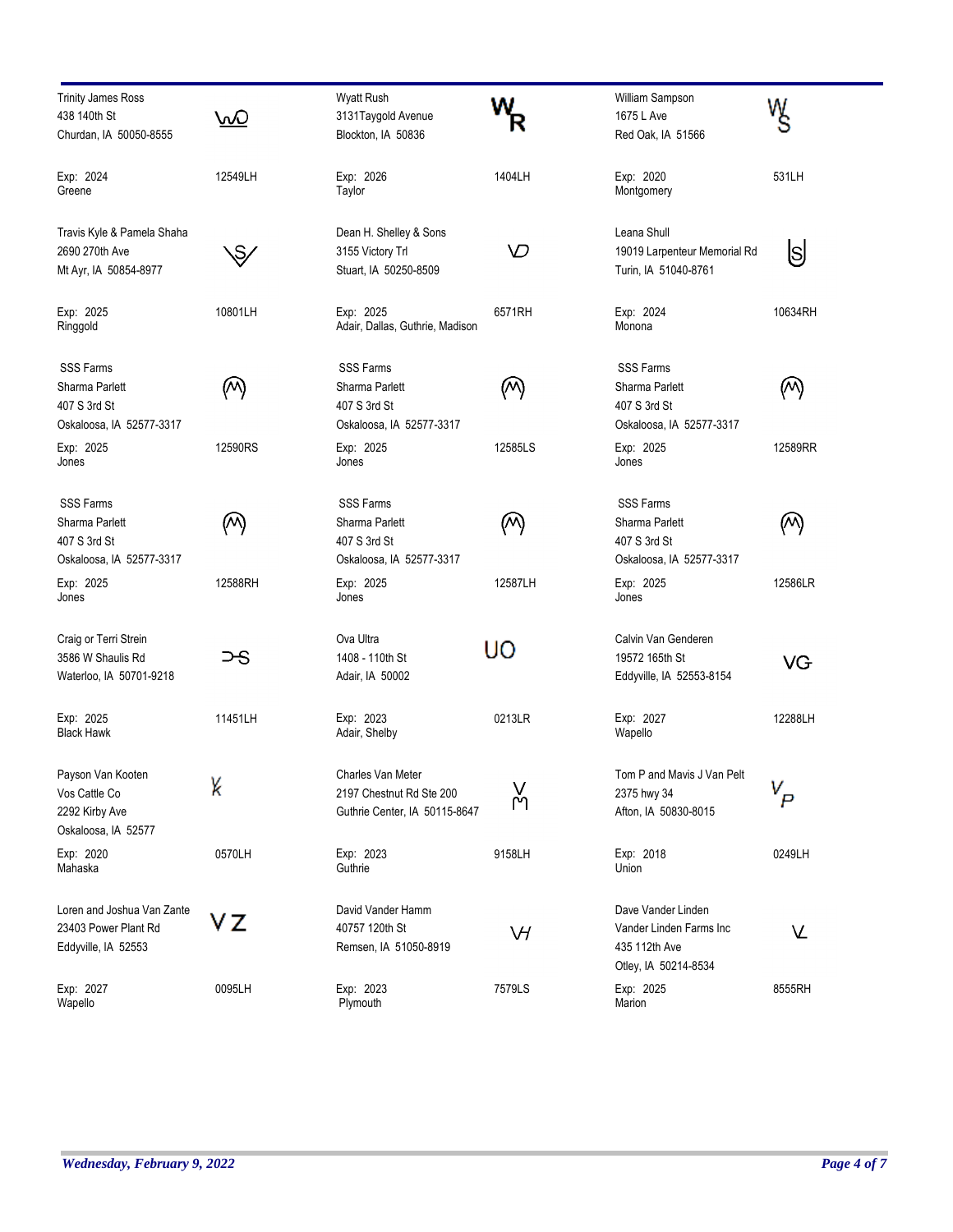| Jeffrey L & Machelle J VanRenan<br>1768-212th St<br>Percival, IA 51648                | я           | Kenneth H. Venner<br>Venner Farms<br>17425 Granite Ave                 | $\overline{\mathcal{X}}$ | Cade J. Vicker<br>1114 N Cedar St<br>Creston, IA 50801          |           |
|---------------------------------------------------------------------------------------|-------------|------------------------------------------------------------------------|--------------------------|-----------------------------------------------------------------|-----------|
| Exp: 2024<br>Fremont                                                                  | 0340LH      | Arcadia, IA 51430-8594<br>Exp: 2027<br>Carroll, Decatur, Sac           | 11107LH                  | Exp: 2024<br>Union                                              | 8496LS    |
| Steven A. Vohs<br>5783 110th St<br>Galva, IA 51020-8506                               | $\vee$<br>S | Ray Von Ahn<br>519 Duffie St<br>Sac City, IA 50583                     | <u> ਅ</u>                | Clint Von Glan<br>1639 350th St<br>Vail, IA 51465-7516          | $\bigvee$ |
| Exp: 2026<br>Cherokee, Ida                                                            | 8606RH      | Exp: 2025<br>Sac                                                       | 0613LS                   | Exp: 2024<br>Crawford                                           | 11835LH   |
| Lonnie Votava<br>Votava Farms<br>1350 150th St<br>Diagonal, IA 50845-8819             | VL          | W-6 Farms Inc<br>Dean Walz<br>15573 Glider Rd<br>Monona, IA 52159-8083 | ႱႪ                       | <b>Brian Wales</b><br>2048 235th Ave<br>Bussey, IA 50044-7508   | $\forall$ |
| Exp: 2024<br>Ringgold                                                                 | 10583LH     | Exp: 2025<br>Clayton                                                   | 6435LH                   | Exp: 2027<br>Marion and Monroe                                  | 10917LH   |
| c/o Bill Walker<br><b>Walker Brothers</b><br>3320 Pheasant Pl<br>Exira, IA 50076-7409 | مركعا       | Eugene C. Wallin<br>5527 470th St<br>Paullina, IA 51046-7523           | ₩                        | Jeremy Walter<br>2571 410th Ave<br>Farragut, IA 51639           | ₩         |
| Exp: 2020<br>Audubon                                                                  | 1898RH      | Exp: 2025<br>O'Brien                                                   | 1475RH                   | Exp: 2025<br>Fremont, Page                                      | 0575LH    |
| Julie Wanders<br>1578 260th St<br>Oskaloosa, IA 52577                                 |             | Joe Warin<br>Warin Farms<br>2331 Taygold Ave<br>Maloy, IA 50836        | రా                       | Brian L. Watters<br>12700 85th St<br>Maquoketa, IA 52060-8591   | WF        |
| Exp: 2025<br>Mahaska                                                                  | 9972LH      | Exp: 2026<br>Ringgold, Taylor                                          | 0653LH                   | Exp: 2023<br>Jackson                                            | 11233LH   |
| Josiah C. Wearin<br>58570 350th St<br>Hastings, IA 51540-4107                         | Ω           | Travis C. Webb<br>1663 400th St<br>Boone, IA 50036-7500                | $\mathcal{R}$            | Larry A. Wedemeyer<br>1137 Afton Ave<br>Anita, IA 50020-8102    | <b>□</b>  |
| Exp: 2025<br>Mills                                                                    | 11448LS     | Exp: 2024<br>Hamilton                                                  | 11887RH                  | Exp: 2025<br>Adair, Cass                                        | 2003LH    |
| Michael R. Welch<br>2251 O Ave<br>Denison, IA 51442-7483                              | VR          | <b>Brad and Amber Wentz</b><br>528 Erbe St.<br>Pleasantville, IA 50225 |                          | Jim and Ann Werner<br>1563 210th Ave<br>Diagonal, IA 50845-8891 | ⋓         |
| Exp: 2025<br>Crawford; lowa                                                           | 12056RH     | Exp: 2024<br>Marion                                                    | 0403LH                   | Exp: 2026<br>Ringgold                                           | 9558RR    |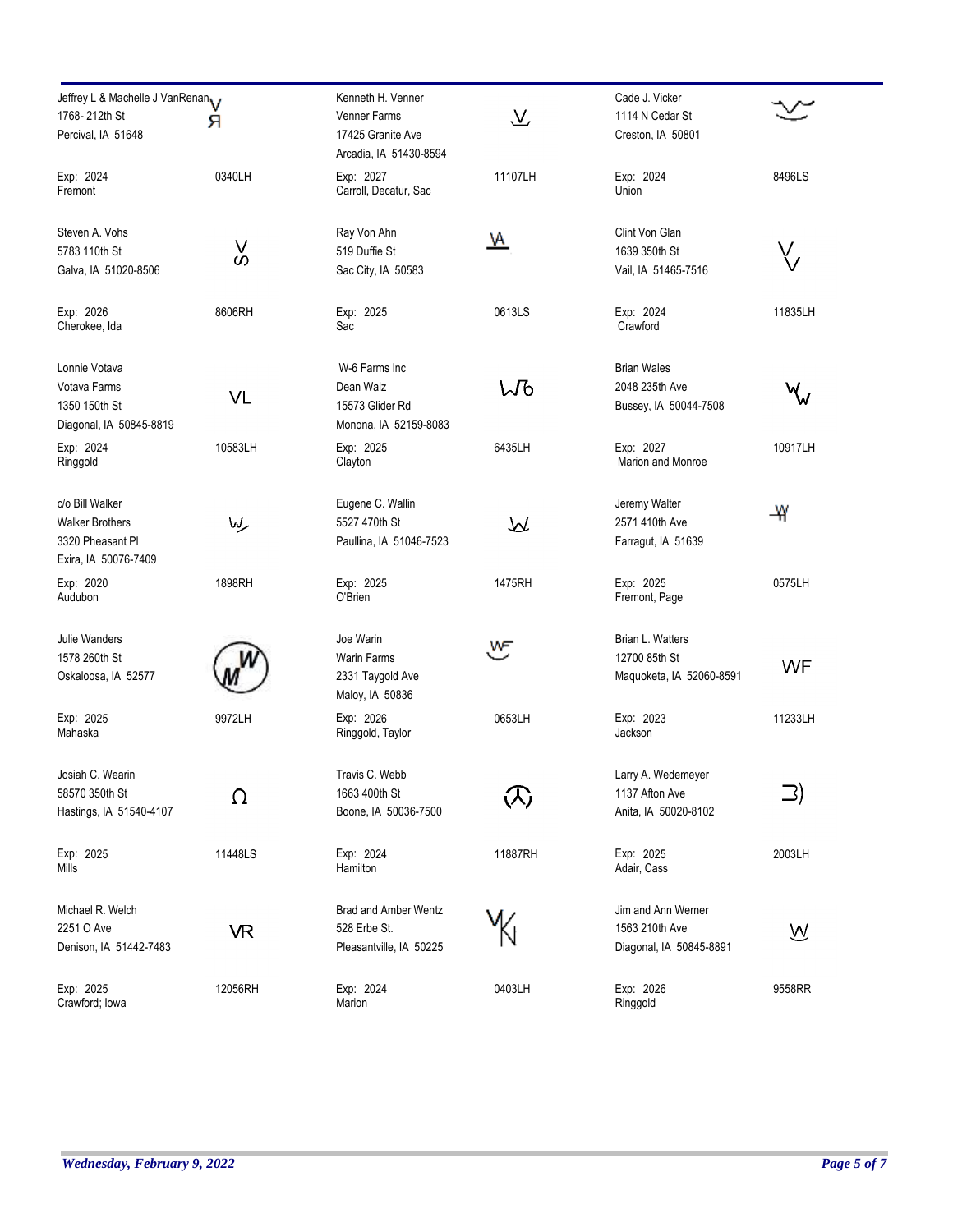| Ora L. Weston, III                         |         | Bryan W. Weyers                            |         | <b>Tolen Whaley</b>                      |                |
|--------------------------------------------|---------|--------------------------------------------|---------|------------------------------------------|----------------|
| 3941 - 210th St                            | ζnΓ     | 315 110th Ave                              | W       | 2956 160th St                            |                |
| Esterville, IA 51334                       |         | Monroe, IA 50170                           |         | Moville, IA 51039                        |                |
| Exp: 2026                                  | 0465LR  | Exp: 2026                                  | 10677LH | Exp: 2025                                | 9654LH         |
| Emmet                                      |         | Marion                                     |         | Woodbury                                 |                |
| Lee Wheeler, Jr.                           |         | Luke Whitacre                              |         | Ryan E. White                            |                |
| 3346 Elmwood Ave                           | ᡃ᠌᠕     | <b>Whitacre Family Livestock</b>           |         | 3024 Orange St                           |                |
| Lorimor, IA 50149-8101                     |         | 23234 195th Street<br>Bloomfield, IA 52537 |         | Osceola, IA 50213                        |                |
| Exp: 2023<br>Madison, Union                | 12385LH | Exp: 2023                                  | 9995LH  | Exp: 2025<br>Clarke                      | 7066RH         |
|                                            |         | Davis, Appanoose, Wapello and Van Buren    |         |                                          |                |
| Clayton Wilken                             | Vq,     | Randy Williamson                           |         | Roger A. Willms                          |                |
| 311 Main Street                            |         | <b>Williamson Angus</b>                    |         | 2252 250th St                            | ≶              |
| Plainfield, IA 50666-9602                  |         | 20427 Westbrook<br>Parkersburg, IA 50665   |         | Guthrie Center, IA 50115-8729            |                |
| Exp: 2023                                  | 10941LH | Exp: 2025                                  | 8953LR  | Exp: 2025                                | 9396LH         |
| <b>Bremer</b>                              |         | Butler & Grundy                            |         | Guthrie                                  |                |
| Ronny Wilson                               |         | Darin, Shelley and Taylor Wing             |         | Mrs. William Winkelman                   |                |
| 15608 Eagle Blvd                           | IJI     | 10189 W 140th St. N                        |         | Winkelman Farms                          | W              |
| Drakesville, IA 52552-8561                 |         | Collins, IA 50055                          |         | 308 S High Street<br>Jefferson, IA 50129 |                |
| Exp: 2026                                  | 7065LH  | Exp: 2023                                  | 10621LH | Exp: 2025                                | 0003LS         |
| Davis                                      |         | Jasper                                     |         | Calhoun                                  |                |
| <b>Brandon Winter</b>                      | W       | Larry A. Wisecup                           |         | Ryan & Heidi Woltman                     |                |
| 28424 LL Avenue                            |         | 3151 Timber Ridge Ave                      | 应       | 1120 West Cedar                          | w <sup>w</sup> |
| Hubbard, IA 50122                          |         | Truro, IA 50257-8021                       |         | cherokee, IA \$1012                      |                |
| Exp: 2027                                  | 9907LH  | Exp: 2025                                  | 5724LH  | Exp: 2025                                | 9999RH         |
| Hardin, Franklin                           |         | Madison                                    |         | Plymouth                                 |                |
| Donnie & Marilyn Woodson                   |         | Roscoe L. Woodward                         |         | David or Twila or Dakota Woolworth       |                |
| 2973 270th St                              | إلىرا   | 64777 590th St                             | مركىما  | 1197 640th Street                        |                |
| Orient, IA 50858-8069                      |         | Lewis, IA 51544-5065                       |         | Washta, IA 51061                         |                |
| Exp: 2024                                  | 9237LH  | Exp: 2025                                  | 1287LH  | Exp: 2026                                | 9573LR         |
| Adair                                      |         | Cass                                       |         | Cherokee                                 |                |
| David or Twila or Dakota Woolworth <a></a> |         | David or Twila or Dakota Woolworth         |         | David or Twila or Dakota Woolworth       |                |
| 1197 640th St                              |         | 1197 640th Street                          |         | 1197 640th Street                        |                |
| Washta, IA 51061                           |         | Washta, IA 51061                           |         | Washta, IA 51061                         |                |
| Exp: 2026                                  | 9570RS  | Exp: 2026                                  | 9568RH  | Exp: 2026                                | 9569RR         |
| Cherokee                                   |         | Cherokee                                   |         | Cherokee                                 |                |